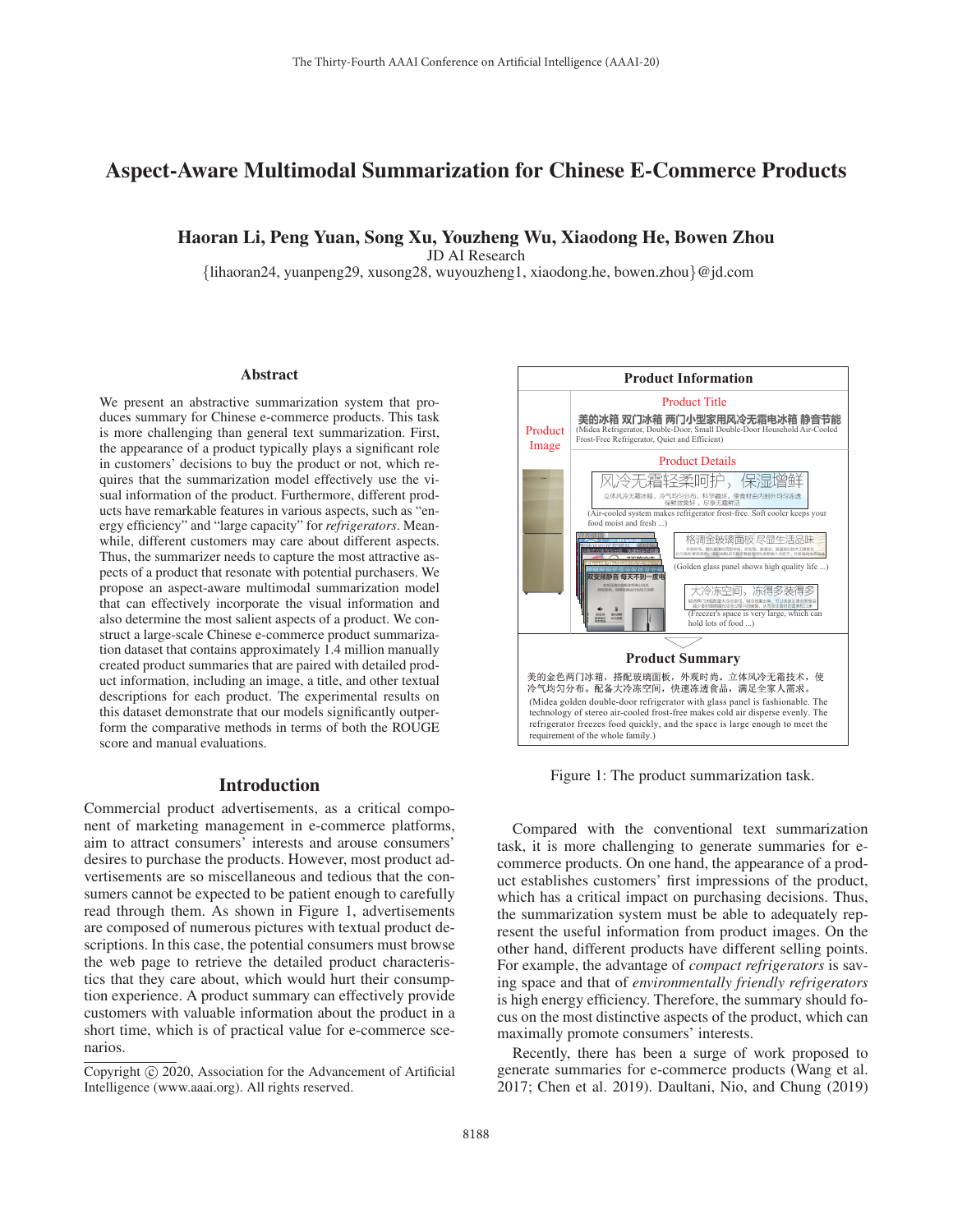propose generating extractive summaries for product descriptions based on a coverage maximization algorithm. Khatri, Singh, and Parikh (2018) introduce a documentcontext-based sequence-to-sequence (seq2seq) model to produce summaries for product descriptions. Although applicable, these methods do not use the products' visual information. Moreover, they do not attempt to improve the quality of the summaries with respect to product aspects. In this paper, we propose an aspect-aware multimodal summarization model for Chinese e-commerce products, which can integrate the visual and textual information of a product to generate an aspect-aware summary. Specifically, as shown in Figure 1, our model takes a product image, a product title, and other product descriptions as the input, and generates a textual summary.

The seq2seq model is the dominant framework for natural language generation tasks, and the pointer-generator networks facilitate the seq2seq model by directly copying the words from the source text to the target, which has been proved useful for the abstractive text summarization task. In this work, we extend the pointer-generator networks into a multimodal framework, and we explore various strategies to use product image.

We tackle the common challenges for summarization tasks, including importance, non-redundancy, and readability, with respect to product aspects. For importance, we adopt an aspect-based reward augmented maximum likelihood (RAML) training method (Norouzi et al. 2016) that encourages the summarizer to produce a summary that covers salient product aspects. For non-redundancy, we introduce an aspect coverage mechanism to keep track of what aspects have been mentioned, which can discourage aspect repetition. For readability, we apply constrained decoding to enhance the coherence of summaries by avoiding aspect rebounding.

We construct CEPSUM, a Chinese E-commerce Product SUMmarization dataset that contains approximately 1.4 million product-summary pairs in three categories, including *Home Appliances*, *Clothing*, and *Cases & Bags*. Experimental results on this dataset demonstrate that our models significantly outperform the comparative methods in terms of both the ROUGE score and manual evaluations.

Our main contributions are as follows.

- We design a summarizer that can automatically generate an aspect-aware textual summary for a Chinese ecommerce product by integrating textual and visual product information.
- We propose a multimodal pointer-generator network and explore various approaches to use product images in the product summarization task.
- We adopt aspect RAML training, aspect coverage, and aspect coherence strategies, which aim to improve importance, non-redundancy, and readability, respectively.
- We construct a large-scale corpus of Chinese e-commerce product summarization, which includes three subsets that correspond to three categories of products. The experimental results on this dataset demonstrate the superiority of our approach against other methods.

# Background

In this section, we describe our baseline pointer-generator networks (See, Liu, and Manning 2017) and product aspects. The pointer-generator network is a seq2seq model with a copying mechanism that can copy tokens in the source sequence into the proper positions in the target sequence. The product aspects are some characteristics of a product, such as "energy efficiency" and "capacity" for *refrigerators*. Identifying the dominant aspects of a product is beneficial to generating an attractive summary.

### Pointer-Generator Networks

Given a source sequence **x**, the seq2seq model maximizes the conditional probability of a target sequence  $\mathbf{y}$ :  $P(\mathbf{y}|\mathbf{x})$ . The encoder and the decoder are the two primary components in the seq2seq model (Cho et al. 2014). The encoder reads a variable-length input sequence **x** and then converts **x** into an encoder hidden sequence **h** as follows:

$$
h_i = f_{enc}(x_i, h_{i-1})
$$
\n(1)

where  $h_i$  is an encoder hidden state, and  $f_{enc}$  is an encoder function.

The decoder generates the hidden sequence **s** as follows:

$$
s_t = f_{dec}(s_{t-1}, y_{t-1}, c_t)
$$
 (2)

where  $s_t \in \mathbb{R}^n$  is a hidden state at timestep t, and  $f_{dec}$  is a decoder function.  $c_t$  is a context vector that is generated by weighted sum of the encoder hidden states based on attention (Bahdanau, Cho, and Bengio 2015) distribution  $\alpha^t$  as follows:

$$
e_{t,i} = u_a^T \tanh(W_a h_i + V_a s_{t-1} + b_a)
$$
 (3)

$$
\alpha_t = \text{softmax}(e_t) \tag{4}
$$

$$
c_t = \sum_i \alpha_{t,i} h_i \tag{5}
$$

For a seq2seq model without a copying mechanism, the probability distribution  $P_{gen}$  over all words in the target vocabulary is calculated as follows:

$$
P_{gen}(w) = \text{softmax}(W_b s_t + V_b c_t + b_b)
$$
 (6)

The pointer-generator network predicts words based on the probability distributions of two modules, namely, the generator and the pointer (Vinyals, Fortunato, and Jaitly 2015). The generator produces vocabulary distribution  $P_{gen}$ using Equation 6. The pointer copies a word  $y_t$  from the source sequence via pointing:

$$
P_{copy}(w) = \sum_{i:x_i=w} \alpha_{t,i} \tag{7}
$$

The final distribution is a weighted sum of the vocabulary distribution and the attention distribution:

$$
P(w) = \lambda_t P_{gen}(w) + (1 - \lambda_t) P_{copy}(w)
$$
 (8)

where  $\lambda_t \in [0, 1]$  is the generation probability for timestep t:

$$
\lambda_t = \text{sigmoid}(w_d^T c_t + u_d^T s_t + v_d^T y_{t-1} + b_d)
$$
(9)

The loss function  $\mathcal L$  is the average negative log likelihood of the ground-truth target word  $y_t$  for each timestep t:

$$
\mathcal{L} = -\frac{1}{T} \sum_{t=0}^{T} \log P(y_t) \tag{10}
$$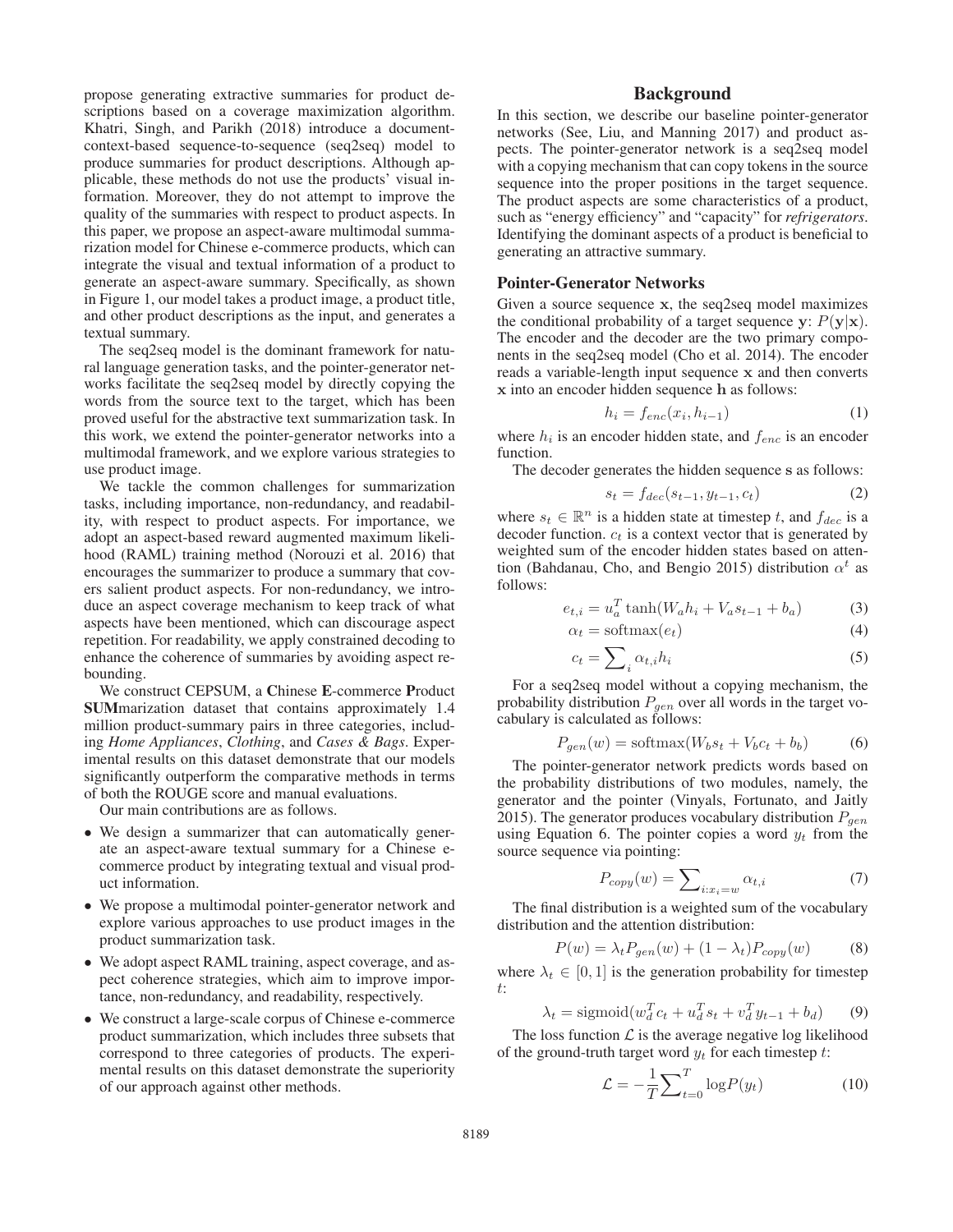

Figure 2: The framework of our model.

(a) Multimodal Pointer-Generator Network (MMPG). The global visual feature from ResNet is used to initialize the text encoder and summary decoder, and the local visual features from R-CNN are used to generate context representation.

(b) Aspect RAML encourages salient aspects to appear in generated summary.

(d) Aspect coherence improves readability by avoiding aspect rebounding.

Table 1: Product aspect analysis for *refrigerators*.

| Aspect             | #keywords | Examples                  |
|--------------------|-----------|---------------------------|
| Modes              | 28        | air-cooled, direct-cooled |
| Energy efficiency  | 21        | energy, consumption       |
| Motor              | 9         | motor, variable-frequency |
| Control            | 22        | control, touch-sensitive  |
| <b>Freshness</b>   | 69        | deodorise, fresh          |
| Appearance         | 94        | double-door, fashionable  |
| <b>Noise</b>       | 14        | quiet, noise              |
| <b>Cleanliness</b> | 16        | clean, antiseptic         |
| Material           | 34        | glass, stainless steel    |
| Function           | 25        | child lock, quakeproof    |

### Product Aspects

Before modeling product aspects, we should acquire a practical approach to recognize product aspects. Based on a preliminary observation of our dataset, we find that a complete product description or a product summary may contain information about several aspects of the product. Meanwhile, each subsentence that is divided by punctuations including commas, periods, semicolons, question marks, and exclamation marks always describes a specific aspect. For such a subsentence, we can identify its aspect using some keywords, such as "consumption" and "energy" for the aspect of "energy efficiency". We show the product aspects and aspect keywords for *refrigerators* in Table 1. The way to mine the aspect keywords is introduced in the Dataset section.

### Our Proposed Model

### **Overview**

We first define the e-commerce product summarization task. The input includes a product image and textual information by concatenating the title and the product descriptions. The output is a product summary.

As shown in Figure 2, our proposed aspect-aware summarization model is based on the pointer-generator networks. To incorporate the visual features into the pointer-generator networks, we apply three strategies, including initializing the encoder with the global visual feature, initializing the decoder with the global visual feature, and generating context representations with the local visual features.

We model the importance, non-redundancy, and readability of the summary with respect to the product aspects. (1) We adopt an aspect-based RAML training to generate a summary covering salient product aspects. (2) We employ an aspect coverage mechanism to eliminate aspect redundancy. (3) We improve the readability by avoiding aspect rebounding.

# Multimodal Pointer-Generator Networks

We first introduce two strategies for the visual features based on the model's hidden state initialization. For a general pointer-generator network, the encoder's initial hidden state  $h_0$  and  $h_{n+1}$  are zero vectors, and the decoder's initial hidden state  $s_0$  is initialized using the last hidden state for the backward LSTM  $\overrightarrow{h}$  n and forward LSTM  $\overrightarrow{h}$  1:

$$
\overline{h} = [\overrightarrow{h}_n; \overleftarrow{h}_1] \tag{11}
$$

$$
s_0 = \tanh(W_d \overline{h} + b_w) \tag{12}
$$

For our multimodal pointer-generator networks, given a product image, we extract the activations from the last pooling layer of ResNet-101 (He et al. 2016) which is pre-trained on ImageNet (Deng et al. 2009) as the global visual features q, which we use to initialize the encoder and the decoder:

$$
\overrightarrow{h}_0 = \tanh(W_{e1}q + b_{e1})
$$
\n(13)

$$
\overleftarrow{h}_{n+1} = \tanh(W_{e2}q + b_{e2})
$$
\n(14)

$$
s_0 = \tanh(W_f \overline{h} + V_f q + b_f) \tag{15}
$$

The third strategy is enhancing the context representations using the local visual features. We extract the object proposal features  $v_i$  as the local visual features. We use the Faster R-CNN (Ren et al. 2017) that is initialized using ResNet-101, and then we retrain it using the Visual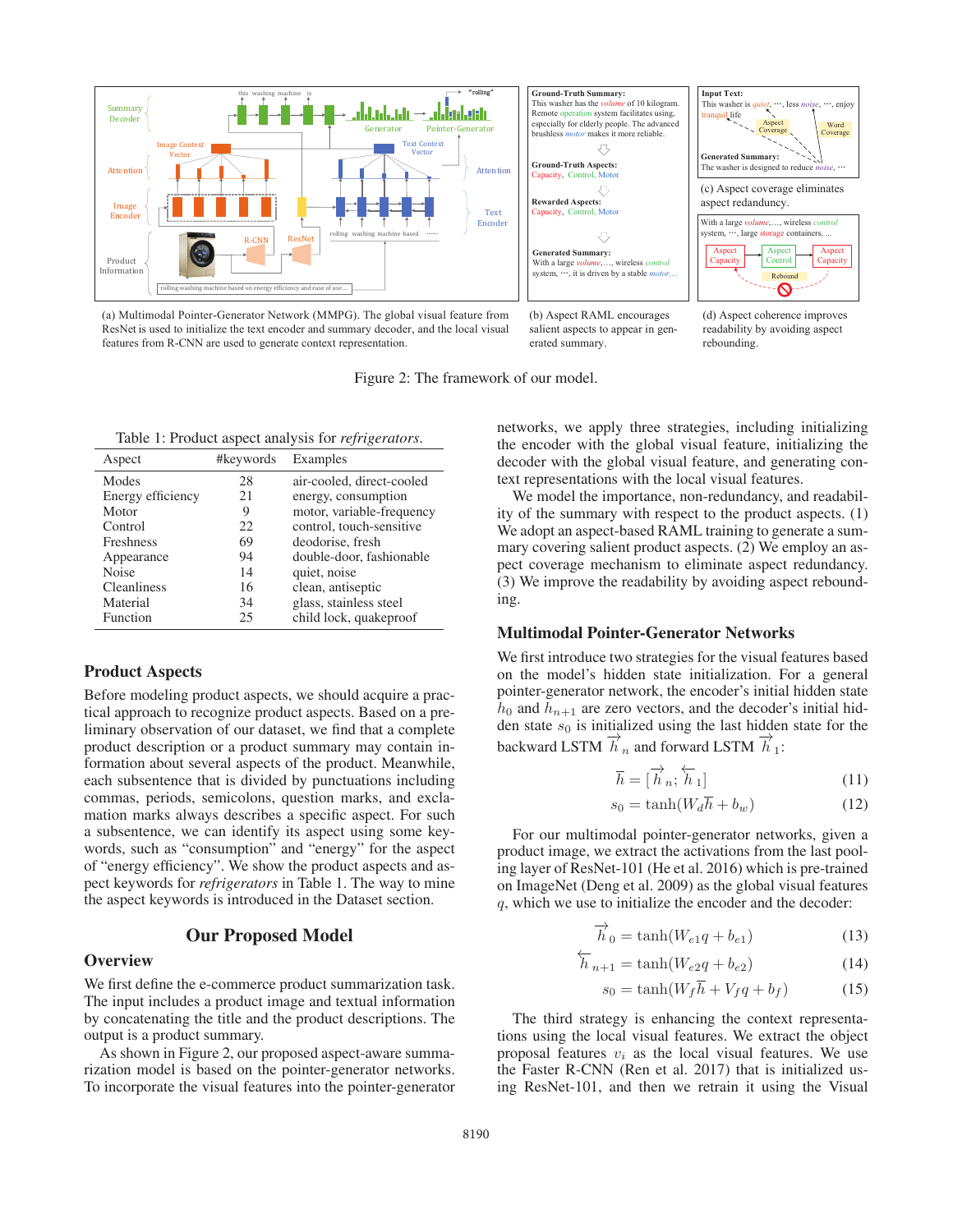Genome Dataset (Krishna et al. 2017).  $v_i \in \mathbb{R}^{2048}$  is obtained from the ROI pooling layer in the Region Proposal Network. Finally, we choose the top 16 object proposals after non-maximum suppression (Neubeck and Gool 2006).

Specifically, beyond the attention over the words of the input sentence, our model can pay attention to different regions of the image, and we also apply the hierarchical attention (Libovický and Helcl 2017) to make our model pay distinct attention to textual and visual information.

We compute the visual context vector  $c_t^{img}$  using the cross-modal attention strategy:

$$
e_{t,i}^{img} = u_l^T \tanh(W_l v_i + V_l s_{t-1} + b_l)
$$
 (16)

$$
\alpha_t^{img} = \text{softmax}(e_t^{img})\tag{17}
$$

$$
c_t^{img} = \sum_i \alpha_{t,i}^{img} v_i \tag{18}
$$

We obtain the multimodal context vector  $c_t^{mm}$  by using the weighted sum of the textual context vector  $c_t$  in Equation 5 and the visual context vector  $c_t^{img}$  Equation 18. Following Li et al. (2018a), we adopt an image attention filter  $I_a$  to eliminate visual noise:

$$
\beta_t^{txt} = \sigma(W_g s_t + V_g c_t + b_g) \tag{19}
$$

$$
\beta_t^{img} = \sigma(W_h s_t + V_h c_t^{img} + b_h)
$$
 (20)

$$
I_a = \sigma(v_0^T s_0 + v_q^T q + v_s^T s_{t-1})
$$
 (21)

$$
\beta_t^{img} = I_a \cdot \beta_t^{img} \tag{22}
$$

$$
c_t^{mm} = \beta_t^{txt}W_m c_t + \beta_t^{img}V_m c_t^{img}
$$
 (23)

Finally,  $c_t$  in Equation 6 is replaced by  $c_t^{mm}$ .

# Aspect RAML Training

RAML is a computationally efficient training paradigm to optimize task-specific reward. In this work, we adopt RAML to incorporate aspect-based reward into our summarization model. Our objective is to encourage our model to generate summary including important product aspects as shown in Figure 2(b).

Given a dataset  $\mathcal{D} \equiv \{(\mathbf{x}^{(i)}, \mathbf{y}^{(i)})\}_{i=1}^N$ , the RAML loss function is defined as follows:

$$
\mathcal{L}_{\text{RAML}} = \sum_{(\mathbf{x}, \mathbf{y}) \in \mathcal{D}} \left\{ -\sum_{\bar{\mathbf{y}} \in \mathcal{Y}} q\left(\bar{\mathbf{y}} | \mathbf{x}, \mathbf{y}; \tau\right) \log p(\mathbf{y} | \mathbf{x}) \right\} \tag{24}
$$

$$
q(\bar{\mathbf{y}}|\mathbf{x}, \mathbf{y}; \tau) = \frac{1}{Z(\mathbf{x}, \mathbf{y}, \tau)} \exp\{r(\mathbf{x}, \bar{\mathbf{y}}, \mathbf{y})/\tau\}
$$
(25)

$$
Z(\mathbf{x}, \mathbf{y}, \tau) = \sum_{\bar{\mathbf{y}} \in \mathcal{Y}} \exp\{r(\mathbf{x}, \bar{\mathbf{y}}, \mathbf{y})/\tau\}
$$
(26)

where  $\mathcal{Y}, r(\mathbf{x}, \bar{\mathbf{y}}, \mathbf{y}), \tau$  are possible model outputs, reward function, and regularization parameter, respectively. The gradient of  $\mathcal{L}_{\text{RAML}}$  is defined in terms of an expectation over samples from  $q(\bar{y}|\mathbf{x}, \mathbf{y}; \tau)$ :

$$
\nabla \mathcal{L}_{\text{RAML}} = E_{q(\bar{\mathbf{y}}|\mathbf{x}, \mathbf{y};\tau)} \left[ -\nabla \log p(\bar{\mathbf{y}}|\mathbf{x}) \right]
$$
(27)

Given a training sample (**x**, **y**), RAML training first samples an output  $\bar{y}$  proportionally to the reward. Then, RAML optimizes log-likelihood on the sample. In this work, we sample auxiliary outputs from the exponentiated payoff distribution,  $q(\bar{y}|\mathbf{x}, \mathbf{y}; \tau)$  by stratified sampling. Particularly, given a sentence y of length  $\ell$ , we first count the number of sentences within an edit distance d, where  $d \in \{0, \ldots, 2\ell\}.$ Then, we reweight the counts by  $\exp\{-d/\tau\}$  and normalize. Finally, we apply importance sampling by the weight  $\exp\{(s(\mathbf{x}, \bar{\mathbf{y}}, \mathbf{y}) + d)/\tau\}$ , where the proposal distribution is Hamming distance sampling.

We define the reward  $s(\mathbf{x}, \bar{\mathbf{y}}, \mathbf{y})$  as aspect precision:

$$
s(\mathbf{x}, \overline{\mathbf{y}}, \mathbf{y}) = \frac{|\{\text{aspect}_i | \text{aspect}_i \in \overline{\mathbf{y}} \cap \mathbf{y}\}|}{|\{\text{aspect}_i | \text{aspect}_i \in \overline{\mathbf{y}}\}|}
$$
(28)

Note that  $s(\mathbf{x}, \bar{\mathbf{y}}, \mathbf{y}) = 0$  if there is not aspect in  $\bar{\mathbf{y}}$ .

### Aspect Coverage

We employ an aspect coverage mechanism to eliminate aspect redundancy, as shown in Figure 2(c), which is expected to increase the recall for valuable aspects.

Word-based coverage mechanism (See, Liu, and Manning 2017) aims to avoid generating repetitive words by tracking the attention history and penalizing the repetitive attention to the same position of the source text as follows:

$$
c_{t,i} = \sum_{\tau=1}^{t-1} \alpha_{\tau,i}
$$
 (29)

$$
e_{t,i} = u_c^T \tanh(W_c s_{t-1} + V_c h_i + w_c c_{t,i})
$$
 (30)

$$
\mathcal{L}^w = \sum_{t=1}^{N} \sum_{i=1}^{N} \min(\alpha_{t,i}, c_{t,i})
$$
 (31)

$$
\mathcal{L} = \mathcal{L} + \mathcal{L}^w \tag{32}
$$

For our aspect coverage model, we record the attention history for all the product aspects, and then the decoder is discouraged to pay the current attention to the aspects which have received enough attention before. Specifically, we maintain an aspect attention vector  $\alpha_{t,a_i}$ , which is the sum of attention distributions over all the words belonging to aspect  $a_i$ :

$$
\alpha_{t,a_j} = \sum_{x_k \in a_j} \alpha_{t,k} \tag{33}
$$

Then we calculate aspect coverage vector  $c_{t,a_j}$  as sum of aspect attention distributions over all previous decoder steps:

$$
c_{t,a_j} = \sum_{\tau=1}^{t-1} \alpha_{\tau,a_j}
$$
 (34)

Intuitively,  $c_{t,a_j}$  denotes the degree of aspect  $a_j$  covered by the target before time t, and  $c_{0,a_j}$  is a zero vector. Then for  $x_i \in a_j$ ,  $e_{t,i}$  in Equation 3 is updated as follows:

$$
e_{t,i} = u_e^T \tanh(W_e s_{t-1} + V_e h_i + w_e c_{t,a_j})
$$
 (35)

The aspect coverage loss is defined as follows:

$$
\mathcal{L}^a = \sum_{t=1}^T \sum_{j=1}^J \min(\alpha_{t,a_j}, c_{t,a_j})
$$
 (36)

$$
\mathcal{L} = \mathcal{L} + \mathcal{L}^a \tag{37}
$$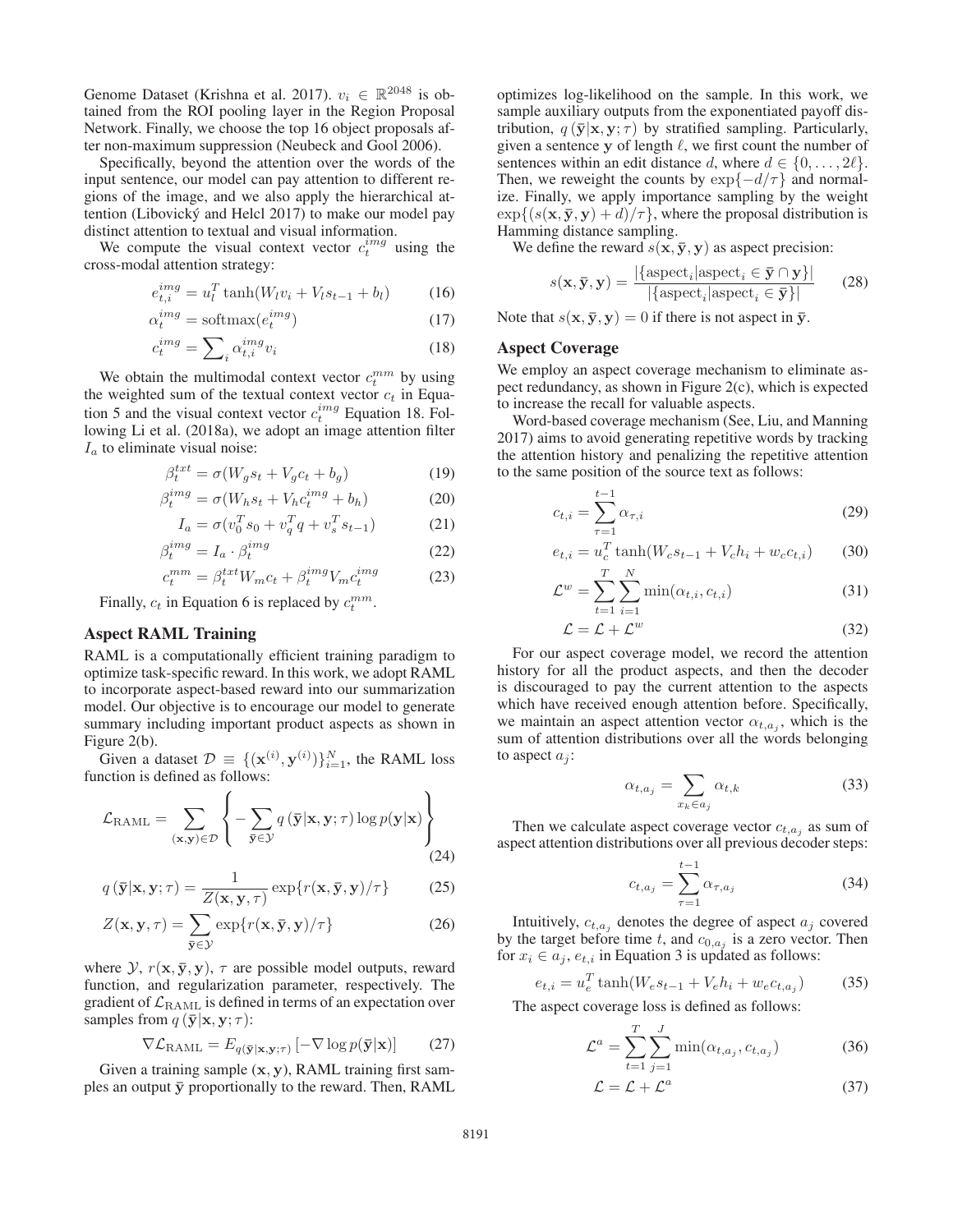### Aspect Coherence

We propose an aspect coherence strategy to enhance readability. As shown in Figure 2(d), the generated summaries first describe aspect "Capacity", and then describe aspect "Control", and later describe aspect "Capacity" again. We refer to this phenomenon as aspect rebounding, which influences the aspect-level coherence. To avoid aspect rebounding, we apply a constrained decoding during testing. Specifically, if aspect  $a_2$  appears after aspect  $a_1$ , then for the word  $y_{a_1}$  corresponding to aspect  $a_1$ , we will set  $P(y_{a_1})=0$ , which means  $a_1$  is not allowed to be generated again.

#### Improving Consistency

Consistency is an essential requirement for summarization (Cao et al. 2018; Li et al. 2018b). A product summary with false information may lead customers to buy the product they do not really need, which brings in bad user experience, or even destroys customers' trust in the e-commerce platform. It is mainly caused by wrong attribute words, such as "100 litre" for *Home Appliances* and "silk" for *Clothing*, which do not exist in the product information while appear in the generated summary. To avoid generating summaries inconsistent with the product descriptions, we first extract the attribute words from product specifications (key-value pairs like "material: glass", we extract value as attribute word), and then for each attribute word  $y_{att}$ , we set  $P_{gen}(y_{att})=0$ in Equation 6 during testing. In other words, attribute words can present in the summary only through copying from the source.

#### Related work

#### Abstractive Text Summarization

Rush, Chopra, and Weston (2015) first apply the seq2seq model to abstractive sentence summarization. Chopra, Auli, and Rush (2016) and Nallapati et al. (2016) extend the seq2seq model. Gu et al. (2016) and Zeng et al. (2016) incorporate a copying mechanism into seq2seq learning and Gulcehre et al. (2016) propose a switch gate to control whether to copy from the source or generate a word by the decoder. See, Liu, and Manning (2017) propose a hybrid pointergenerator architecture with coverage to reduce repetition.

### E-Commerce Product Summarization

Chen et al. (2019) generate personalized product descriptions. They design three product aspects, and the generated product description is restricted to focus on one aspect. Yang et al. (2018) produce summaries for the product reviews. They apply a mutual attention mechanism to integrate the sentiment and aspect information into the summarizer. Our work focuses on condensing a detailed product description into a summary, which aims to save time and improve the purchasing experiences for customers.

Daultani, Nio, and Chung (2019) propose a system to generate extractive summaries for product descriptions based on coverage maximization and various concepts. Khatri, Singh, and Parikh (2018) use a document-context-based seq2seq model to produce abstractive and extractive summaries for product descriptions, which outperforms standard seq2seq

Table 2: Corpus statistics.

| Category | Home Appliances | Clothing | Cases&Bags |
|----------|-----------------|----------|------------|
| # Train  | 437.646         | 790,297  | 97.510     |
| # Valid  | 10,000          | 10,000   | 5,000      |
| # Test   | 10,000          | 10,000   | 5,000      |

models. Intuitively, the customer will look at the product image before reading detailed product descriptions and decide to buy the product whose distinctive aspects they care about, and multimodal information show efficiency for summarization (Li et al. 2017; 2018a; Zhu et al. 2018; Li et al. 2019). Thus, we propose an aspect-aware multimodal abstractive summarizer, which can integrate visual and textual information of a product to generate an aspectaware summary.

### Dataset

#### Dataset Construction

We collect the dataset from a large-scale e-commerce platform in China, including about 1.4 million instances from the *Home Appliances*, *Clothing*, and *Cases & Bags* categories. There are 119 kinds of product in *Home Appliances*, such as *air conditioner*, *water heater*, and *electric pot*; 86 kinds of product in *Clothing*, such as *jacket*, *dress*, and *Tshirt*; 33 kinds of product in *Cases & Bags*, such as *suitcase*, *handbag*, and *wallet*. Each instance in our dataset is a (product information, product summary) pair, and the product information contains an image, a title, and other product descriptions. The product summaries are generated by thousands of qualified writers from the "Discover" channel of the e-commerce platform. The professional auditing groups will strictly review the summaries, and only the high-quality summaries are kept. The average numbers of the characters in the source and the target are 303 and 79, respectively. Table 2 shows more details about our dataset.

### Aspect Keywords Mining

The products in the *Clothing* and *Cases & Bags* categories share the same sets of aspect annotations, respectively. Due to the significant differences among products in the *Home Appliances* category, we divide these products into 16 subcategories, such as the *refrigerators* subcategory that includes *refrigerators*, *freezers*, and *electric wine cabinets*. We mine the aspect keywords using the Aspect Segmentation algorithm (Wang, Yue, and Zhai 2010), which is a boot-strapping algorithm automatically extending aspect keywords. For each category or subcategory, we first manually define aspects and their keywords by annotating 200 ground-truth summaries, and each remaining sentence is labeled with the aspect whose corresponding keyword appears in the sentence. Then, the Aspect Segmentation algorithm will calculate the dependencies between aspects and words using the Chi-Square statistic and add the words with high dependencies into the corresponding aspect keyword list. As a result, approximately 80% of the subsentence in our corpus can be covered by our aspect annotation, and almost all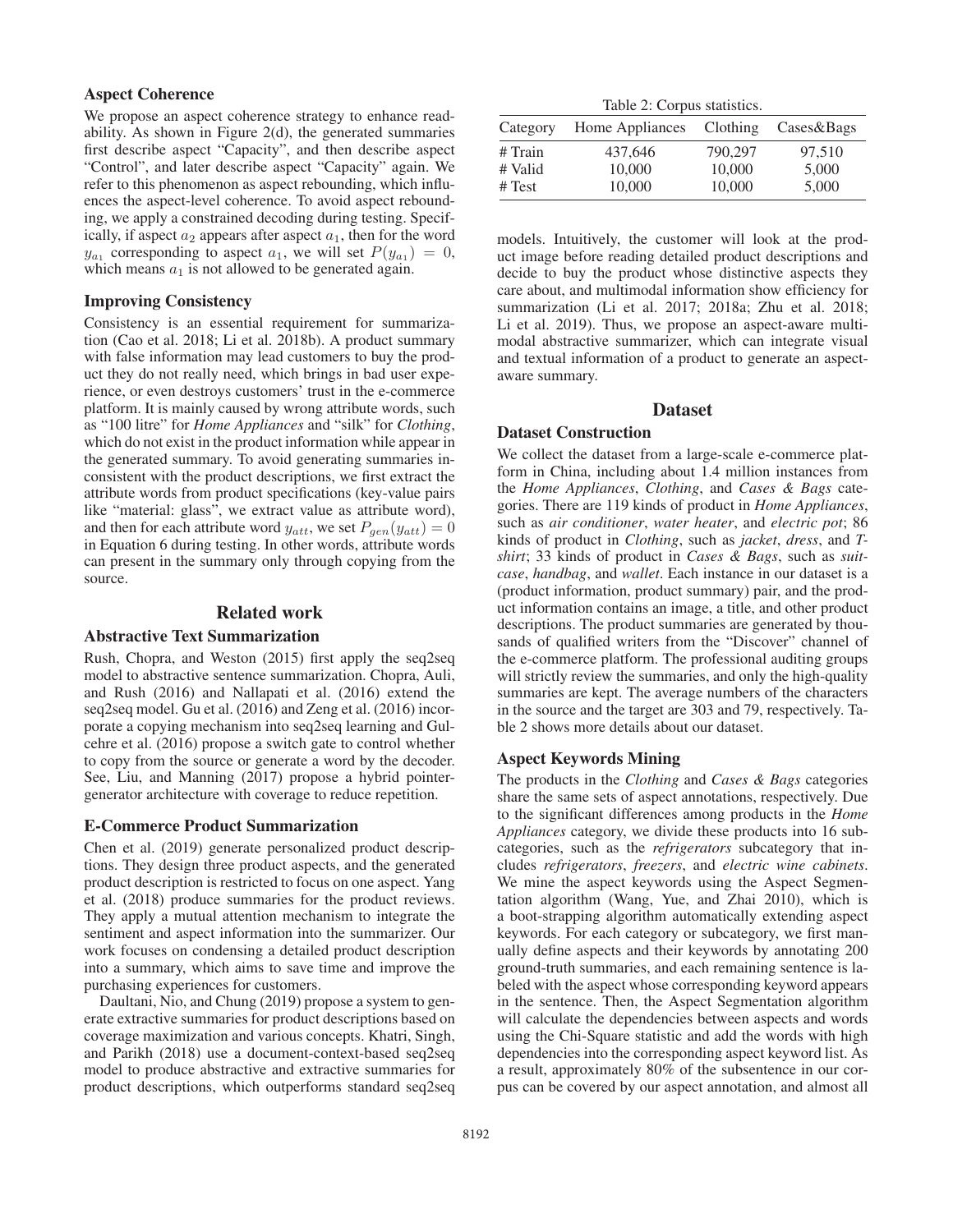of the uncovered subsentences are not related to any aspect, such as emotional expression. There are 10.6 product aspects on average for each category or subcategory. For each product aspect, there are 30.9 aspect keywords on average.

# Experiment

#### Comparative Methods

We compare several text-based extractive and abstractive summarization methods.

- Lead extracts the first 80 characters (according to the length of the ground-truth summary) as the summary.
- LexRank (Erkan and Radev 2011) is an unsupervised graph-based ranking algorithm for extractive summarization.
- Seq2seq is a standard text-based seq2seq model with an attention mechanism.
- Pointer-Generator (PG) is a text-based seq2seq network model with an attention and copying mechanism.
- MASS (Song et al. 2019) is the-state-of-the-art method for text summarization based on masked language modeling.

#### Experimental Settings

We set the sizes of the word embedding and the LSTM hidden state to 300 and 512, respectively. We set the initial learning rate for Adam to  $5 \times 10^{-4}$ . The mini-batch size is set to 16. During training, we test ROUGE-2 (Lin 2004) F1 score and perplexity using the development set for every 5,000 batches, and we halve the learning rate if model's ROUGE-2 score drops for 7 consecutive tests. We first train our models without coverage until they converge using an early stopping strategy, and then we add the coverage mechanism to further train the models. During testing, we use the beam search with a beam size of 10 to generate the summaries, and character-based trigram repetition avoidance (Paulus, Xiong, and Socher 2018) is applied.

#### Experimental Results

We use the ROUGE-1.5.5 toolkit (Lin and Hovy 2003) to evaluate the summaries. We report character-based ROUGE-1 (R-1), ROUGE-2 (R-2), and ROUGE-L (R-L) F1 scores.

Table 3 shows the performances of the multimodal pointer-generator (MMPG) model with different visual feature strategies. EncInit (E) denotes initializing the encoder with global visual features. DecInit (D) denotes MMPG model initializing the decoder with global visual features. MMAtt (M) denotes multimodal attention mechanism using local visual features.

We can conclude that the MMPG models outperform the Seq2seq and PG models, which corroborates the necessity of product images for this task. Among the different product categories, product images contribute the most to *Clothing*, followed by *Cases & Bags*, since customers may put more emphasis on the appearance for these categories. In addition, we find that DecInit is the most effective single strategy among the MMPG models and combining DecInit and MMAtt is slightly better than DecInit, while MMAtt significantly increases the parameters for the model. Thus,

Table 3: Experimental results for multimodal models (%).

|                  | Home App. |       |       | Clothing | Cases&Bags |       |  |
|------------------|-----------|-------|-------|----------|------------|-------|--|
|                  | $R-1$     | $R-2$ | $R-1$ | $R-2$    | $R-1$      | $R-2$ |  |
| Seq2seq          | 21.57     | 7.18  | 23.05 | 6.84     | 23.18      | 6.94  |  |
| PG               | 31.31     | 10.93 | 29.11 | 9.24     | 31.11      | 10.27 |  |
| MMPG+EncInit (E) | 32.67     | 11.54 | 30.14 | 9.85     | 32.05      | 11.36 |  |
| MMPG+DecInit (D) | 32.88     | 11.88 | 30.73 | 10.29    | 32.69      | 11.78 |  |
| MMPG+MMAtt (M)   | 32.76     | 11.67 | 30.67 | 10.13    | 32.59      | 11.58 |  |
| $MMPG+D+M$       | 32.87     | 11.88 | 30.72 | 10.31    | 32.66      | 11.74 |  |
| $MMPG+E+D+M$     | 32.89     | 11.89 | 30.71 | 10.30    | 32.68      | 11.77 |  |

Table 4: Diversity manual evaluation.

|              | Home App. | Clothing | Cases&Bags |
|--------------|-----------|----------|------------|
| <b>PG</b>    | 2.56      | 2.45     | 2.47       |
| MMPG+EncInit | 2.91      | 2.96     | 2.83       |
| MMPG+DecInit | 3.12      | 3.22     | 3.23       |
| MMPG+MMAtt   | 2.94      | 3.11     | 3.18       |
| Ground-Truth | 3.29      | 3.25     | 3.21       |

we adopt the DecInit strategy for our MMPG model in the following experiments.

The experimental results for other comparative methods are shown in Table 5. The PG model performs better than other text-based models, which suggests that the copy mechanism is essential. It is reasonable to copy the original text from the product description for human writers without product experience. Our proposed MMPG model with DecInit achieves significantly better results than all the textbased models, and the three aspect-based strategies lead to further improvements, which proves that aspect information plays a significant role in the product summarization task. When combining Consistency strategy, our model achieves +2.85% R-1, +1.89% R-2, and +1.17% R-L improvements on average over the PG model.

# Further Analysis

#### Effectiveness of the Image

Product image can provide extra information for product summarization task. It is unclear whether the images can help our model generate more diverse summaries. Thus, we randomly sample 100 products for each category and employ 10 graduate students to evaluate diversity with a score from 1 (worst) to 5 (best). The results in Table 4 show that multimodal models outperform text-based model, especially for *Clothing* and *Cases& Bags*, for which people are inclined to focus on appearance of the product.

In addition, for these products, through manual verification, we find that approximately 5% of the product summaries that are generated by the PG model are inconsistent with the corresponding categories, and this drops to 2% for MMPG+DecInit model. This outcome demonstrates that the product image is a straightforward indicator for the product category.

### Effectiveness of the Aspect

The ROUGE evaluation is weakly correlated with aspect information, thus conduct evaluations for the aspect-based im-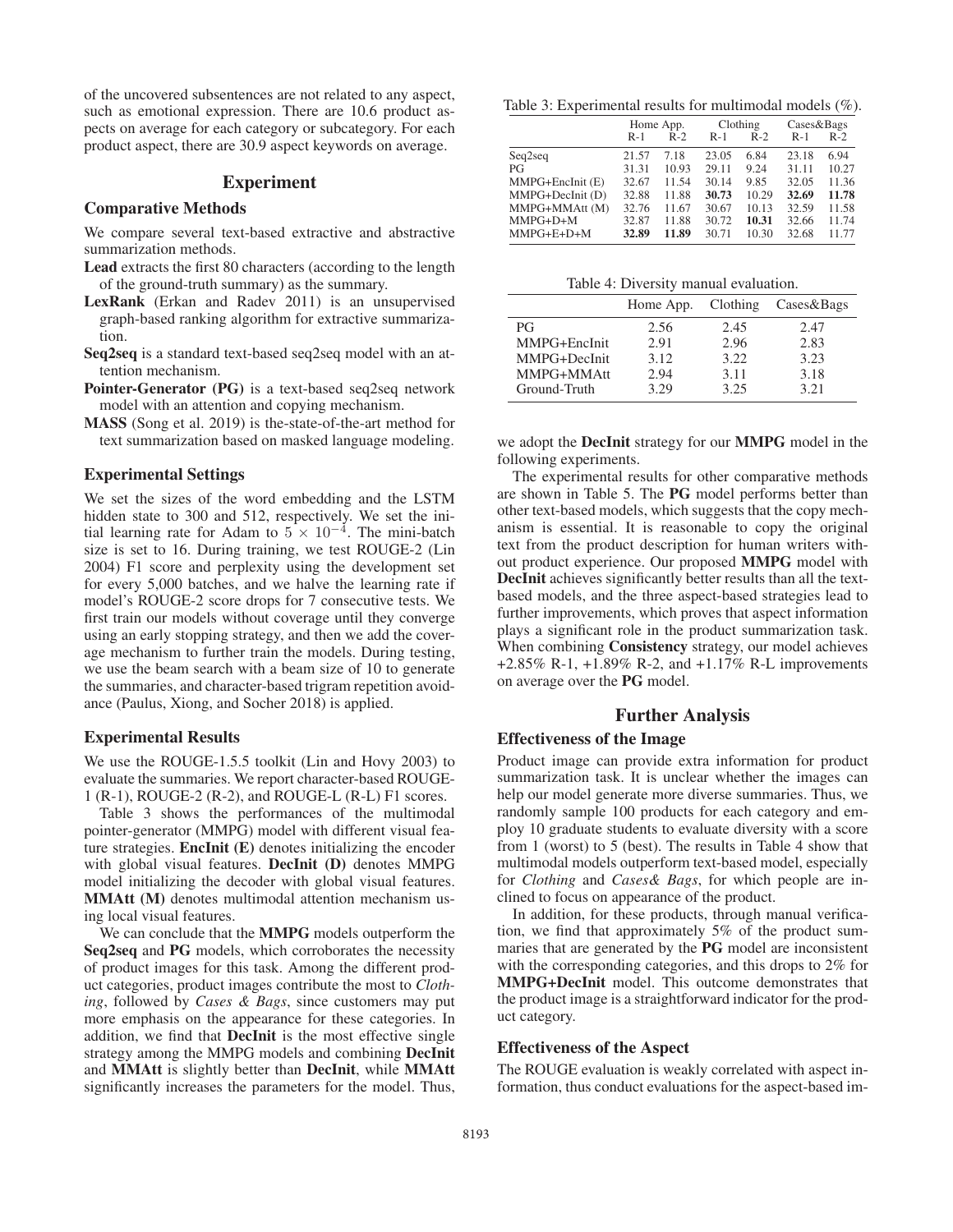|                         | Home Appliances |       | Clothing |       |       | Cases&Bags |       |       |       |
|-------------------------|-----------------|-------|----------|-------|-------|------------|-------|-------|-------|
|                         | $R-1$           | $R-2$ | $R-L$    | $R-1$ | $R-2$ | $R-L$      | $R-1$ | $R-2$ | $R-L$ |
| Lead                    | 21.97           | 9.54  | 12.79    | 19.83 | 8.39  | 13.56      | 21.49 | 9.37  | 14.19 |
| LexRank                 | 24.06           | 10.01 | 18.19    | 26.87 | 9.01  | 17.76      | 27.09 | 9.87  | 18.03 |
| Seq2seq                 | 21.57           | 7.18  | 17.61    | 23.05 | 6.84  | 16.82      | 23.18 | 6.94  | 17.29 |
| <b>MASS</b>             | 28.19           | 8.02  | 18.73    | 26.73 | 8.03  | 17.72      | 27.19 | 9.03  | 18.17 |
| PG                      | 31.31           | 10.93 | 21.11    | 29.11 | 9.24  | 19.92      | 31.11 | 10.27 | 21.79 |
| <b>MMPG</b>             | 32.88           | 11.88 | 21.96    | 30.73 | 10.29 | 21.25      | 32.69 | 11.78 | 22.27 |
| MMPG+Aspect             | 33.97           | 12.43 | 22.21    | 31.81 | 10.87 | 21.32      | 33.67 | 12.44 | 22.31 |
| MMPG+Aspect+Consistency | 34.36           | 12.52 | 22.35    | 31.93 | 11.09 | 21.54      | 33.78 | 12.51 | 22.43 |

Table 5: Main results (%). Our **MMPG** models perform significantly better than other competitive methods by the 95% confidence interval in the ROUGE script.



 $\boxtimes$  No coverage Word coverage  $\boxtimes$  Aspect coverage  $\boxplus$  Word&Aspect coverage

Figure 3: Coverage alleviates word and aspect redundancy.

portance, non-redundancy, and readability on the 100 products for each category. The results are shown in Table 6 and Figure 3. AspRAML is aspect-based reward augmented maximum likelihood training framework. AspCov and AspCoh denote aspect coverage and aspect coherence, respectively.

Importance Analysis Compared with the general text summarization task, retaining important aspects is an essential requirement for product summarization. We also manually review whether the important aspects that are mentioned in the product description appear in their respective summary. The results that are presented in Table 6 ("Imp." column) show that aspect-based RAML is conducive to identify the salient aspects.

Non-Redundancy Analysis We measure the nonredundancy with respect to the words and aspects. The results in Figure 3 show that the number of duplicated words is reduced and the number of aspect is increased.

Readability Analysis We assess the readability using a score from 1 (worst) to 5 (best). From Table 6 ("Read." column), we can find that when aspect rebounding is eliminated by our aspect-based constrained decoding, the readability is significantly improved.

# Consistency Analysis

We manually evaluate whether the generated summaries are consistent with the product descriptions. From Table 7, we can find that over 90% of the summaries are faithful to the source, illustrating that our consistency strategy is effective.

Table 6: Manual evaluation for aspect  $(\%)$ . "Imp." and "Read." denote "Importance" and "Readability", respectively.

|             | Home Appl. |       |       | Clothing | Cases&Bags |       |  |
|-------------|------------|-------|-------|----------|------------|-------|--|
|             | Imp.       | Read. | Imp.  | Read.    | Imp.       | Read. |  |
| <b>MMPG</b> | 78.00      | 3.05  | 76.00 | 3.26     | 73.00      | 3.06  |  |
| +AspRAML    | 91.00      | 3.06  | 92.00 | 3.31     | 88.00      | 3.12  |  |
| $+$ AspCov  | 92.00      | 3.04  | 94.00 | 3.22     | 91.00      | 3.10  |  |
| $+AspCoh$   | 93.00      | 3.26  | 94.00 | 3.64     | 92.00      | 3.34  |  |

Table 7: Consistency Analysis (%). "Asp." denotes "aspect".

|              |    |    | Home Appl. Clothing Cases & Bags |
|--------------|----|----|----------------------------------|
| MMPG+Asp.    | 71 | 66 | 62                               |
| +Consistency | 92 | 91 | 93                               |

# **Conclusions**

We address a product summarization task, namely, how to generate a summary for a product using its information, including a product image, a product title, and other detailed descriptions. Our proposed model can effectively leverage the visual information in product images and capture the most salient aspects of products. We implement three strategies to integrate the visual information into our model and prove that product images are necessary for our task. We adopt an aspect RAML to maintain the salient product aspects, and we propose an aspect coverage mechanism to improve the non-redundancy. Furthermore, our model produces more readable summaries by promoting aspect coherence. In addition, we introduce an effective method to ensure consistency. We provide a large-scale Chinese e-commerce product summarization corpus, and the experimental results on this dataset show our proposed aspect-aware multimodal pointer-generator model performs significantly better than the baselines. Our dataset and code are available<sup>1</sup>.

# Acknowledgments

This work is partially supported by Beijing Academy of Artificial Intelligence (BAAI). We would like to thank Yue

<sup>1</sup> https://github.com/hrlinlp/cepsum